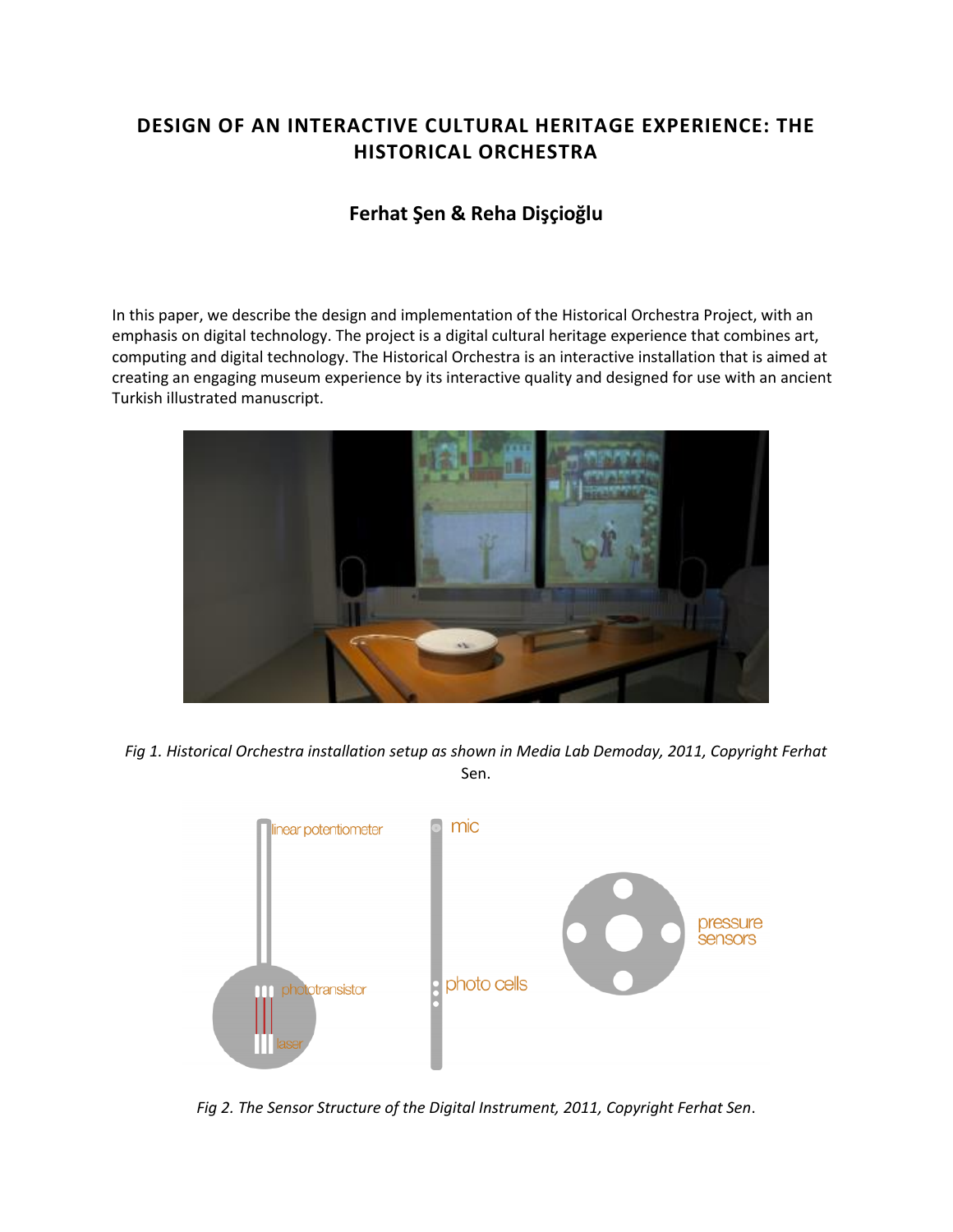#### Introduction

The use of digital and electronic media implies a change in the conception of museums and the relationship between the artifacts and the visitors of the museum. In the traditional conception of museums, the artifacts are displayed in spaces under the necessary preservation conditions. Usually being behind glass protection, the artifacts cannot truly be sensed and observed by the visitors, neither by touch nor by looking closer. For example, some artifacts, like illustrated manuscripts, cannot be viewed completely since only one page of the book can be displayed at a time. Moreover, the information displays are often presented as a text next to the artifact, which is not offering an engaging experience. The lack of interactivity that results in the lack of visitor engagement is a major problem of this conception of museums.

In the context of cultural heritage, the use of digital and electronic media cultural heritage can provide new possibilities for visitors and heritage institutions to help them further appreciate the culturally valuable items in the collections. Digital media tools can enable us to create an interaction-based engaging experience through which the educational value can be conveyed. We argue that a multi-sensory experience inviting visitors to actively participate rather than passively see can contribute to conveying the educational value. An answer to the question of how to involve interactive media for an engaging and educational cultural heritage experience, we designed the Historical Orchestra Project by considering the specific qualities of the artifact in question. In this paper we present the design phases, from concept development to implementation, of an interactive audio/visual cultural heritage experience based on a page-couple from an illustrated manuscript.

## THE ARTIFACT

Being a significant Turkish manuscript, Surname-i Hümayun (The Book of Imperial Celebration) was written and illustrated between 1583 and 1588 in Istanbul, Turkey. It is a documentation of a 52 day celebration organized by Sultan Murad III for the circumcision celebration of his son, Sehzade Mehmed, in 1582. The text is written in 16th century Turkish and uses Arabic script that follows a right to left layout. Similar to the text, the two-page illustrations also follow the right-to-left layout, where the illustration on the left page is the continuation of the one on the right page (Atasoy 1997, 32).

Comprised of 432 pages of text and 472 pages of illustration, the manuscript presents events and activities which took place during the celebration. In each illustration pair, a different group of artists and craftsmen are depicted in slightly different templates of the Hippodrome Square and Ibrahim Pasha Palace in Istanbul. Among these illustrations, we have selected the one illustrating the procession of musicians shown in Fig. 1.

## THE INSTALLATION

The materials needed for the Historical Orchestra installation include one custom-made projection screens, and digital instruments. The selected illustration pair from the manuscript is projected onto two separate projection screens. The image is divided onto two screens in order to reflect the page structure of a book, since the original artifact is a book. In front of the screens, two desks are placed for putting the digital instruments on, and for hiding the irrelevant technological details from the visitors. On the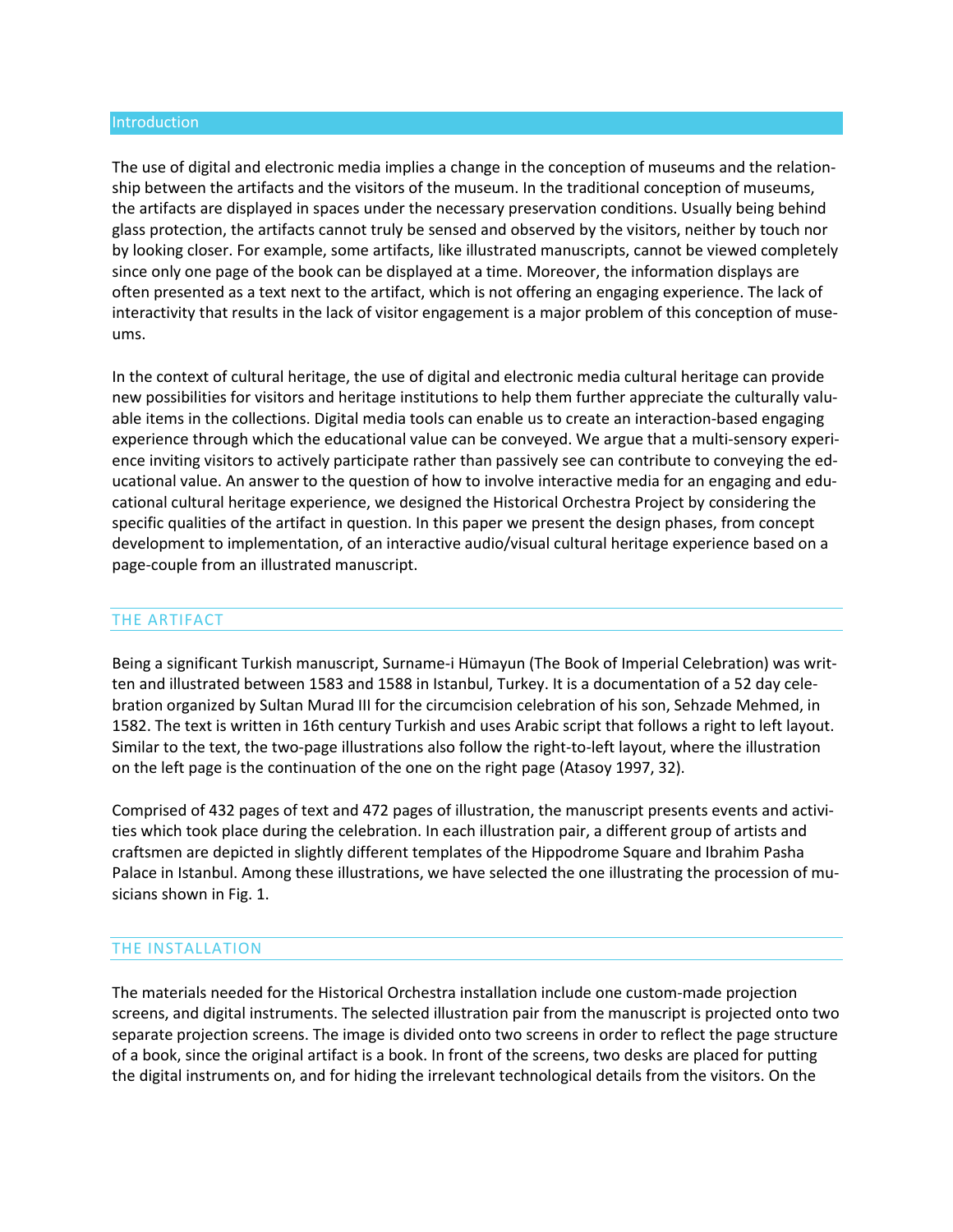floor, in front of each instrument, a red circular rug is placed, designating where the visitor should stand. Two speakers are placed near the projection screens for the sonic feedback.

## THE INTERACTION

When a visitor stands on the circular carpet in front of a tangible instrument, the system initializes and a corresponding animated musician appears on the screen. When the visitor begins playing the real instrument, the animation corresponds by appearing to play the same instrument on the screen, enacting a scene as on the original page of the manuscript artifact. In addition to the visual feedback, the visitor also receives sonic feedback when s/he plays an instrument. For example if a user plays the ney, s/he hears the sound of the ney playing the note s/he intended. The audience in the balcony and the Sultan on the top left are also interactive. The increase in the number of real players increases the audience in the scene. If there is only one user playing an instrument, a small audience appears on the balcony. When a second user joins, the audience increases on the balcony. After a third user joins, the audience on the ground floor as well as the sultan on the left-most balcony attends to see the performance of the musicians. When all users step off of the carpet, the musicians and the audience disappear.

### Concept Development

## HISTORICAL DRUMMER

Based on this selected artifact, the first concept was the Historical Drummer, which was an interactive installation that the visitor interacts with through a frame drum. The drum player in the illustration animates and starts to play a simple rhythm, and asks the user to accompany him. When the user starts to play, a human-sized cardboard puppet of the belly dancer in the illustration starts to dance to the beats of the drum created by the visitor. As the user continues to play the drum, other band members start playing to the song, and an audience appears on the projected walls of the installation space.

This concept was presented to two different audiences to see how it is received by different people. The first group was a culturally diverse audience, composed of ten masters degree level art and design students. The second was a group of six Turkish-origin masters and/or doctoral degree level students at different universities from around the world, from various backgrounds, and related to cultural issues. The received feedback showed certain common patterns as well as different point of views which helped us to re-conceptualize the project. Both audiences found it engaging and informative to a certain degree and offered suggestions for improving the interactivity. However, the method was not approved in the same way by the two groups. The first audience did not report any concerns about the perspective we had in the cultural context. Whereas, the second audience found the foundation that the concept was based on as not politically correct. The major criticism was regarding the selection of the dancer as the only interactive element in the installation. It is argued that the image of "dancer" is one of the most stereotypical elements in orientalism.

## HISTORICAL ORCHESTRA

Taking into consideration the feedback we received, we decided to build an interdisciplinary team and re-design the concept. The previous design team, which was composed of designers only, was enhanced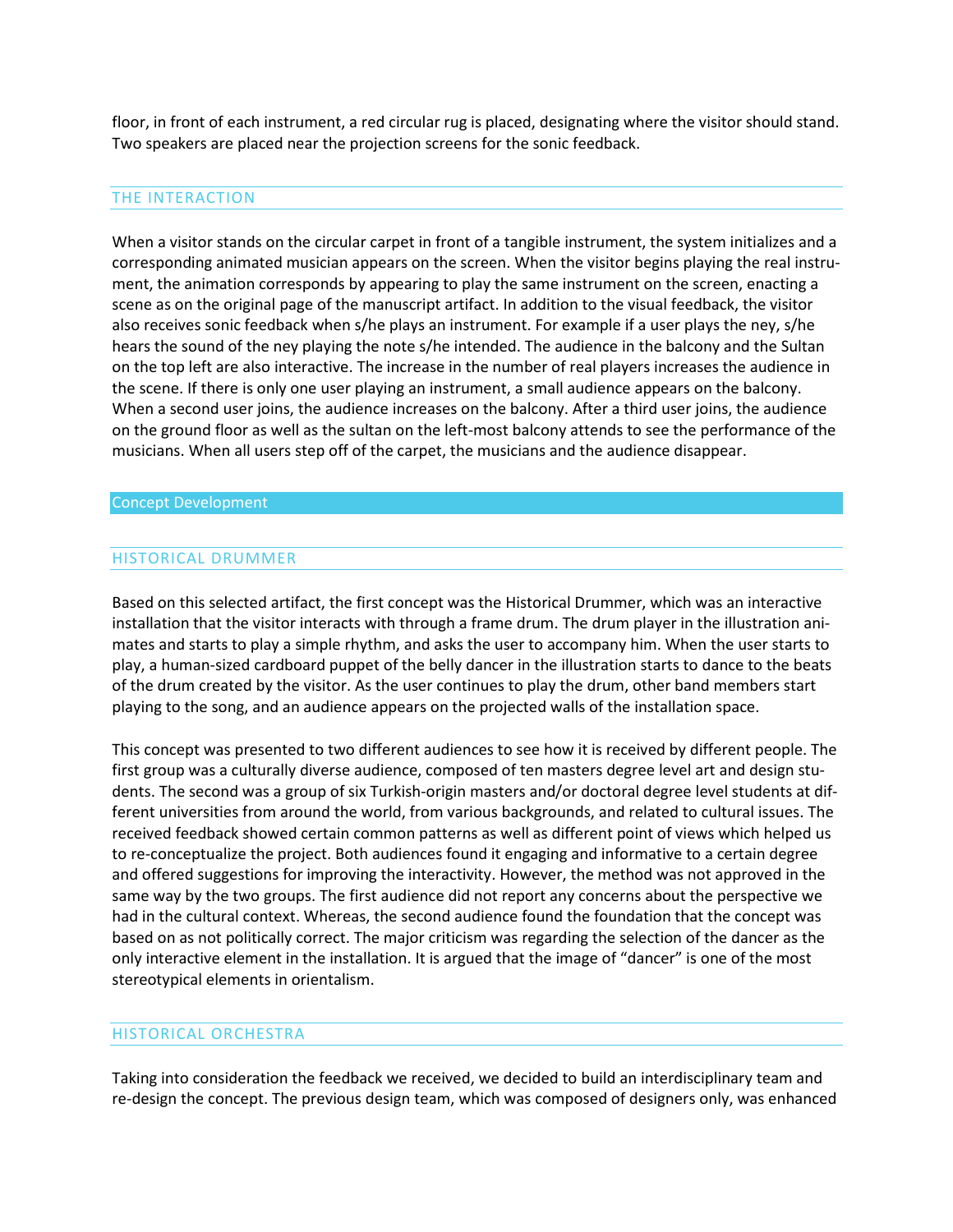with additional members who were also relevant to the project but through a broader range of perspectives. The final team comprised of an oud player, a frame drum player, a ney blower, and a Turkish literature researcher, along with interaction designers and a sound designer.

The resulting concept, the Historical Orchestra, is also an interactive installation based on the same artifact. Instead of one instrument and the real-sized cardboard dancer, it utilizes three tangible musical interfaces and gives real-time visual narrative feedback on screen. The sensor-based musical interfaces enable three users to play three instruments simultaneously. The visuals are based on the event depicted in the manuscript, i.e. the procession of the musicians. The illustration is interactively animated according to the actions of the visitor with the instruments (Şen and Díaz 2011).

### Analysis of the Actual Instruments

The first step of the design process of the musical interface was the analysis of the actual instruments in terms of their affordance and intrinsic difficulties. Due to technical limitations, we selected three of the musicians and their instruments as the basis for the musical interfaces. The selected instruments are the Şehrud (Large Oud), the Ney (Reed Flute), and the Zilli Def (Tambourine) (Atasoy 1997, 13-17).

The Şehrud is a large form of the oud, which has been used in Turkish classical music and seen frequently in music-related scenes at illustrated manuscripts. It is a plucked string instrument with a fretless short neck and a round back. It has 5 string groups on the fret board where the player presses onto the string with his/her finger. The strings are plucked around the center of the round back with a plectrum.

The Ney (Reed Flute) is the major woodwind instrument used in Turkish classical music. It is made of a single piece of reed and has to have nine joints/segments that are ideally of equal length, regardless of the length of the ney. The length may vary according to the tuning. A ney has seven holes on it; six at the front for the fingers, one at the back for the thumb. The mouthpiece (başpare), which is located on the first joint is also known as the sound box of the ney, where the lips are placed and breath is blown. The ney is held by two hands in such a way that the fingers can cover the holes, and the upper end is supported by resting on the lips The ney is played by blowing into the mouthpiece at a certain angle with a trained lip placement which novices have hard times in even making sound.

The Zilli Def (Tambourine), a member of percussive instrument family, is a frame drum with cymbals located along the circumference of the frame. It is formed by a skin stretched over a circular frame. The diameter of the frame may vary from about 20 to 50 centimeters. The cymbals are placed in pairs to produce a sound at each tap of the Zilli Def, and four to five pairs of cymbals are used. It is a relatively intuitive act to make music with this instrument; however, creating a rhythm that is within the context of this illustration requires some knowledge which again impossible for novice users to have.

### Sensor Structure and Mapping Strategies of the Digital Instruments

Like the acoustic version, the Digital Oud is formed with a neck and a round back having three laser strings, and a fret-board based on a linear potentiometer. On the round back, three low-power, approximately 0.45 mW, lasers are aligned in such a way that each laser points at a photo-transistor (Sparkfun Official Website, 2005). The laser/photo-transistor couple serves as an on/off switch representing the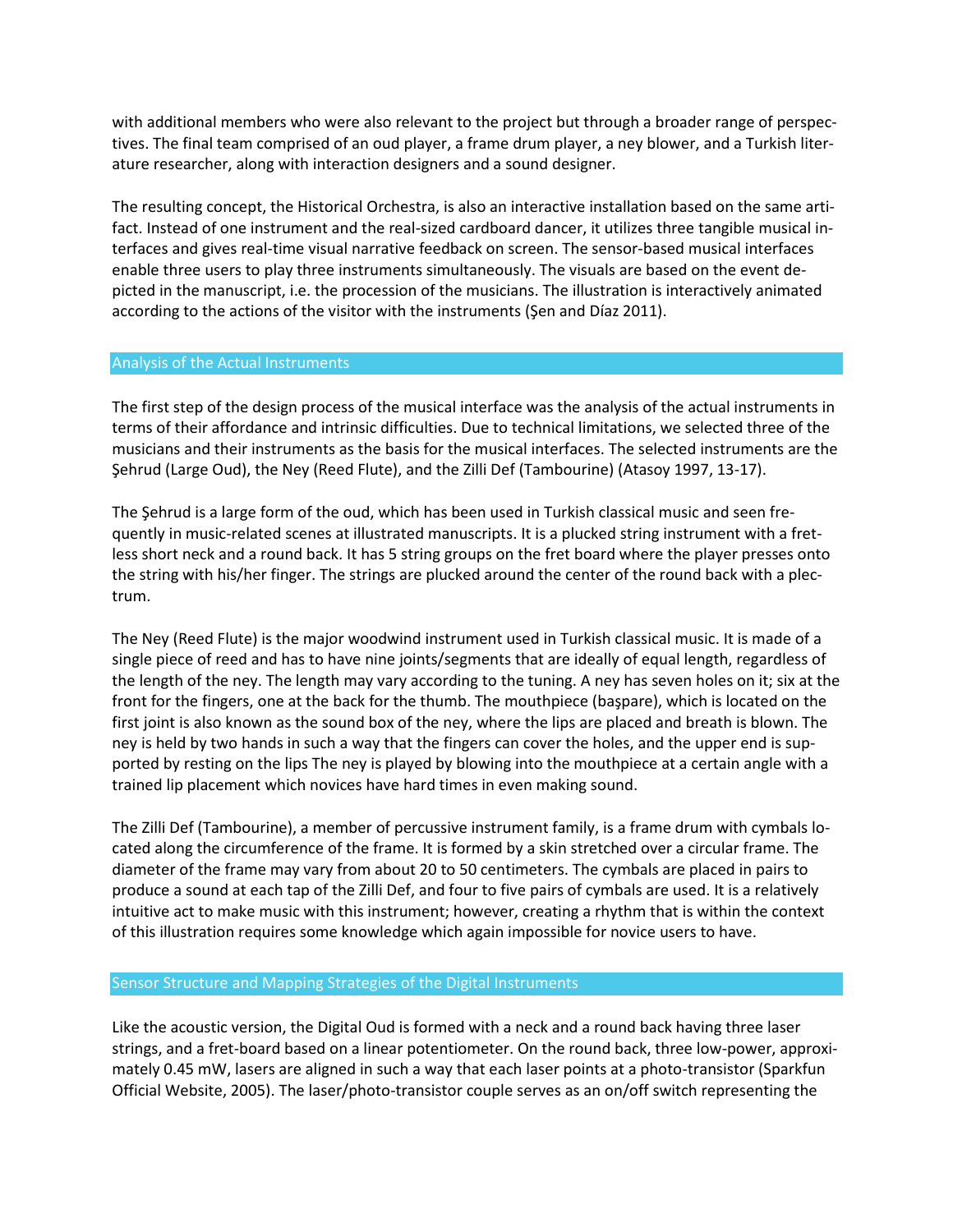gesture of a string pluck on the actual instrument. When a user touches the laser, the photo-transistor detects it due to the change in light striking on the sensor. On the neck is placed the touch-based linear potentiometer, which is used to detect the position of the user's finger on the fret-board as shown in fig. 2.

Various mapping strategies are employed for the sensor data coming from the photo-transistor and the linear potentiometer. The data coming from the photo-transistor is either 1 or 0, denoting whether the string is plucked or not. Each photo-transistor is mapped to a different octave in the scale serving as an octave selector. The data received from the linear potentiometer changes between the range of 0 and 1, depending on where the user's finger is. The length of the potentiometer is quantized into ten segments, where each segment represents a base note. Based on this note and on the octave selector, three harmonic notes are generated and played in random times with different random seeds.

Although the Digital Ney looks like the original ney, it is in fact a reduced version with a mouthpiece and only three holes corresponding to three notes. Under each hole, a photo-resistor is embedded to detect the openness of a hole. A microphone is placed into the inner part of the mouthpiece to receive the sound data when user blows.

The digital ney requires a real-time signal processing before the mapping could be done. In order to differentiate a blow from speech, the audio signal received from the microphone has to be processed. Using a bandpass filter (bp $\gamma$ ), which passes certain frequencies and attenuates the others, we managed to filter out only the frequencies corresponding to a human blow. This enabled us to use the visitor's blow as the trigger to play the note. The note plays as long as the visitor blows. After being able to separate the blow, we also measured the amplitude of the signal and mapped the amplitude to the volume out of the instrument. In other words, the more powerful the blow is, the higher the volume of the note is. In order not to complicate the instrument, the digital version has only three holes and corresponding three notes. Each of the three holes is mapped to one corresponding note on the real instrument.

The Digital Tambourine has a circular frame and a drum skin over it. Five pressure sensors are placed under the drum skin to receive the input of where the user hits. The hit data from the user input triggers the drum samples. Each pressure sensor triggers different drum samples enabling the visitors to create rhythm by using basic rhythmic structures of Turkish classical music.

#### The Design Environment

The design environment has two main components: hardware and software. A Macintosh computer with a Mac OS X operating system, various sensors, and Arduino microcontrollers are used as hardware. Arduino, an open-source programmable microcontroller, enabled us to send sensor data to the computer via a USB input/output interface (Arduino 2011).

The software that we used for programming the real-time interaction, signal processing, and playing music is Pure Data (PD), which is a real-time graphical programming environment for audio, video, and graphical processing (Pure Data 2011). An external library called FluidSynth, which is a real-time software synthesizer based on the SoundFont technology, is used to generate the sounds of the instruments. The software that makes the real-time animation possible is Animata, which is a real-time animation software, designed to create interactive cut-out animations (Animata 2011).